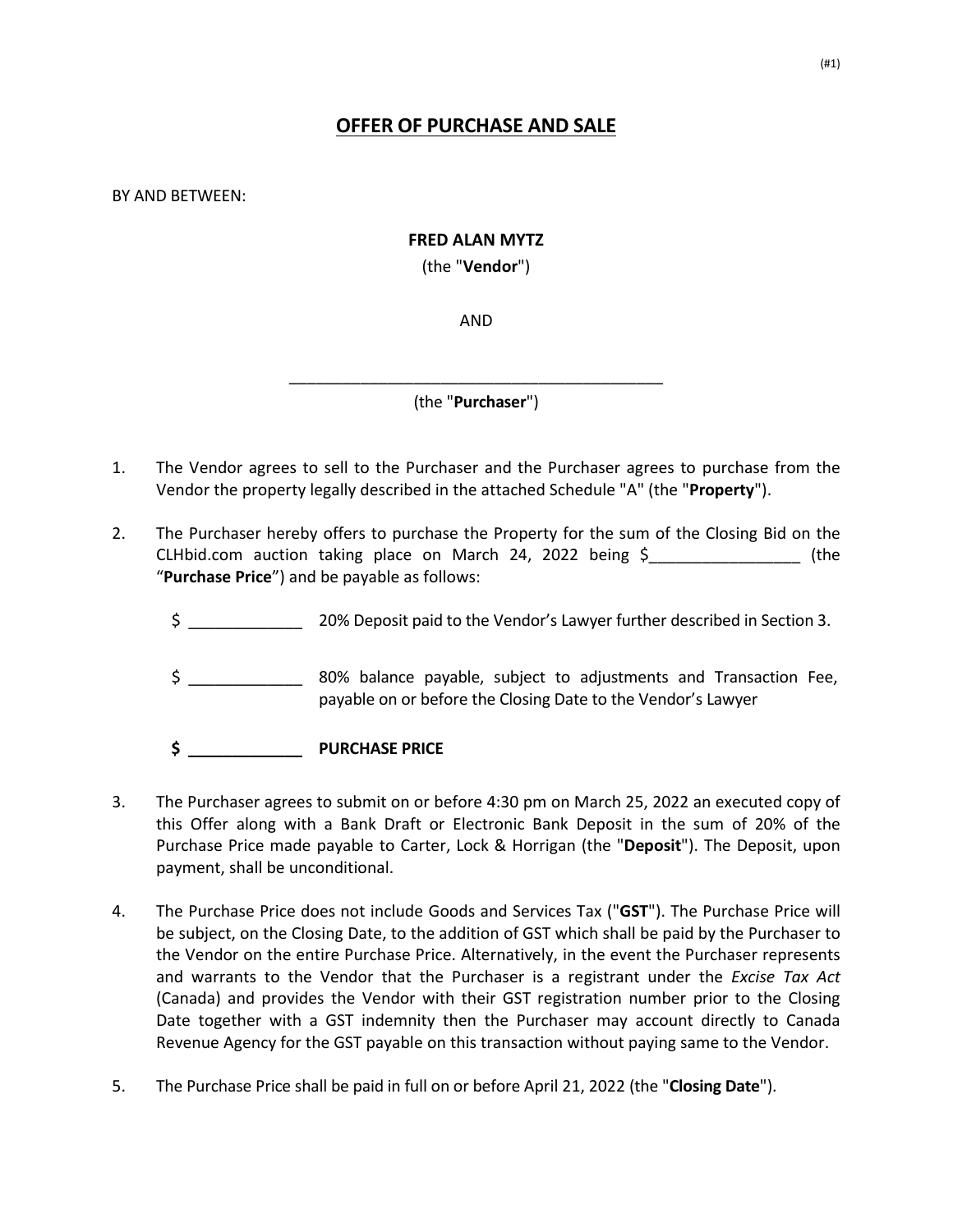- 6. Possession of the Property will be subject to Purchaser paying closing funds on the Closing Date to the Vendor's Lawyer ("**Possession Date**").
- 7. All money owing to the Vendor shall be paid to the Vendor's lawyer on or before 12:00 noon on the Closing Date. Any monies received after 12:01 pm shall be deemed to have been received on the next business day. If the Vendor agrees to accept monies after the Closing Date, the Purchaser shall pay interest at a rate of 7% per annum on any money owing to the Vendor as at the Closing Date, from the Closing Date until that money has been paid.
- 8. The Vendor's Lawyer will deliver normal closing documents to the Purchaser's Lawyer upon reasonable conditions consistent with the terms of this Offer.
- 9. The Purchaser hereby acknowledges that if registration of the transfer documents, and Purchaser financing, if any, cannot be registered by the Closing Date due to Alberta Land Titles registration timeline delays then the Purchaser shall obtain a title insurance policy to avoid delays past Closing Date at their expense.
- 10. All normal adjustments for the Property including but not limited to surface leases, taxes, municipal utility charges, and interest shall be adjusted as at noon on the Closing Date.
- 11. The Purchaser agrees to pay a transaction fee equal to 1.25% of the Purchase Price plus GST (the "**Transaction Fee**"). The Transaction Fee will appear on the Statement of Adjustments as provided to the Purchaser's lawyer.
- 12. The Property shall be free and clear of any financial encumbrances attributable to the Vendor. The Property may be subject to all non-financial encumbrances now on title such as easements, utility right of ways and covenants and conditions registered against the Property.
- 13. The Purchaser has inspected the Property and agrees that the Vendor has not made any representation, warranty, collateral agreement or condition regarding the Property or any adjacent land or lands in close proximity to the Property or otherwise which may in any way directly or indirectly affect the Property or regarding this Offer other than what is written herein.
- 14. The Vendor represents and warrants to the Purchaser that:
	- (a) He is not now (nor will be within 60 days after Possession Date) a non-resident of Canada within the meaning of the *Income Tax Act* (Canada);
	- (b) He is not an agent or trustee of anyone with an interest in the property who is (or will be 60 days after Possession Date) a non-resident of Canada within the meaning of the *Income Tax Act* (Canada); and
	- (c) He has the legal right to sell the Property.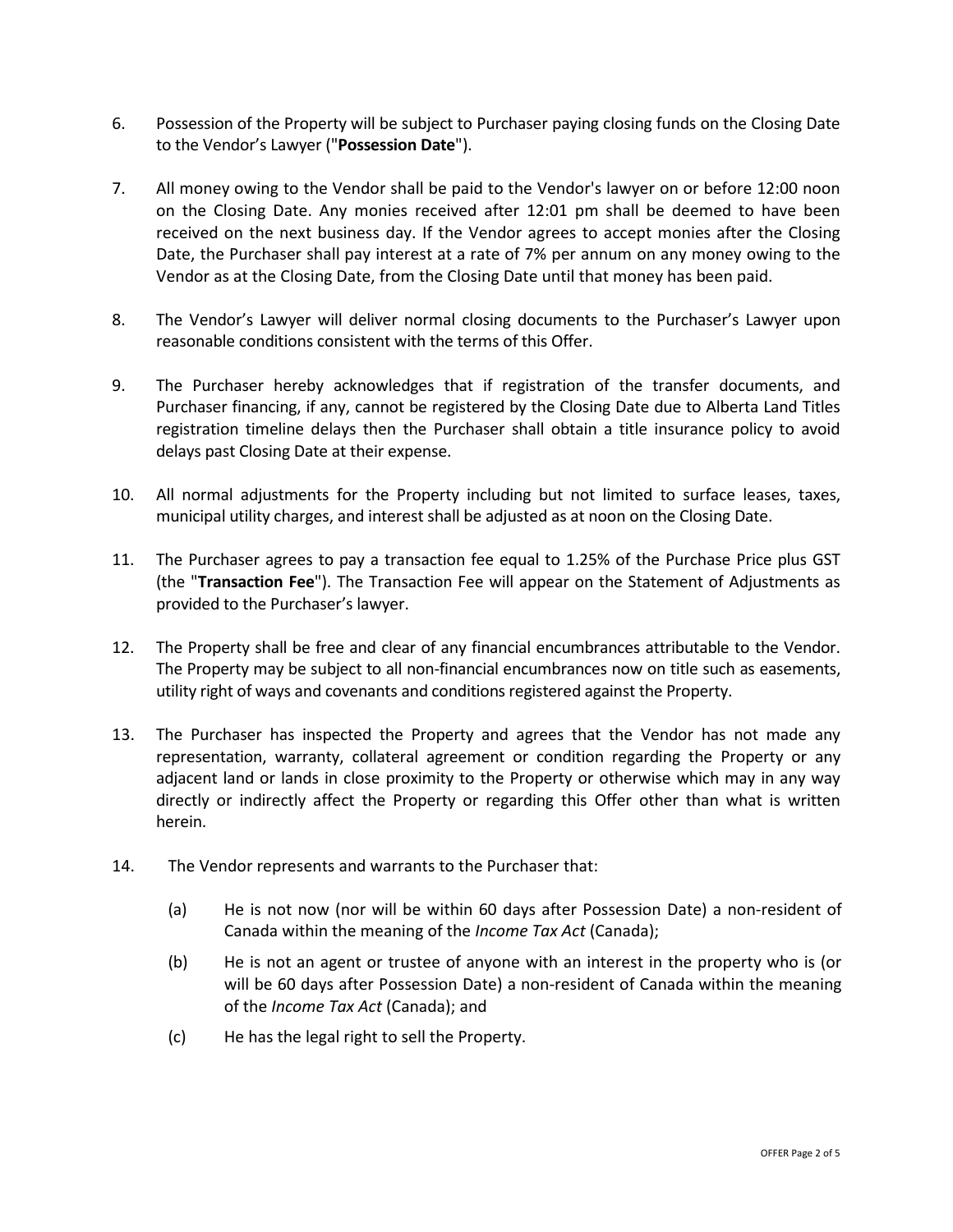- 15. The parties hereto agree that the representations, warranties, and covenants herein shall not merge by the acceptance of documents, registration of documents, or the taking of possession by the Purchaser.
- 16. Upon this Offer being accepted by the Vendor, this document shall, as of the date of such acceptance, constitute an agreement of sale and purchase, notwithstanding the fact that formal documents may be required and the Purchaser and Vendor both agree to promptly execute and deliver all necessary documents and do all necessary acts in order to fully carry out and perform the true intent and object of these presents.
- 17. This Offer shall be open for acceptance up to but not after 4:30 pm on March 28, 2022 and may be accepted by PDF email to the Purchaser.
- 18. Time shall be of the essence in this Offer.
- 19. In this Offer, the masculine gender and the singular shall be construed as the feminine gender and the plural where the context so requires. This Offer shall enure to the benefit of and be binding upon the heirs, executors, administrators, successors and assigns of the parties hereto.
- 20. The Agreement may be executed in several counterparts bearing PDF, electronic, or facsimile signatures, each of which so executed shall be deemed to be an original, and such counterpart together shall constitute one and the same instrument.

Dated at \_\_\_\_\_\_\_\_\_\_\_\_\_\_, in the Province of Alberta, on this \_\_\_\_ day of March, 2022.

*PURCHASER*

*PURCHASER*

Purchaser's Lawyer:

| Firm:             |  |
|-------------------|--|
| <b>Attention:</b> |  |
| Address:          |  |
| Phone:            |  |
| Email:            |  |
|                   |  |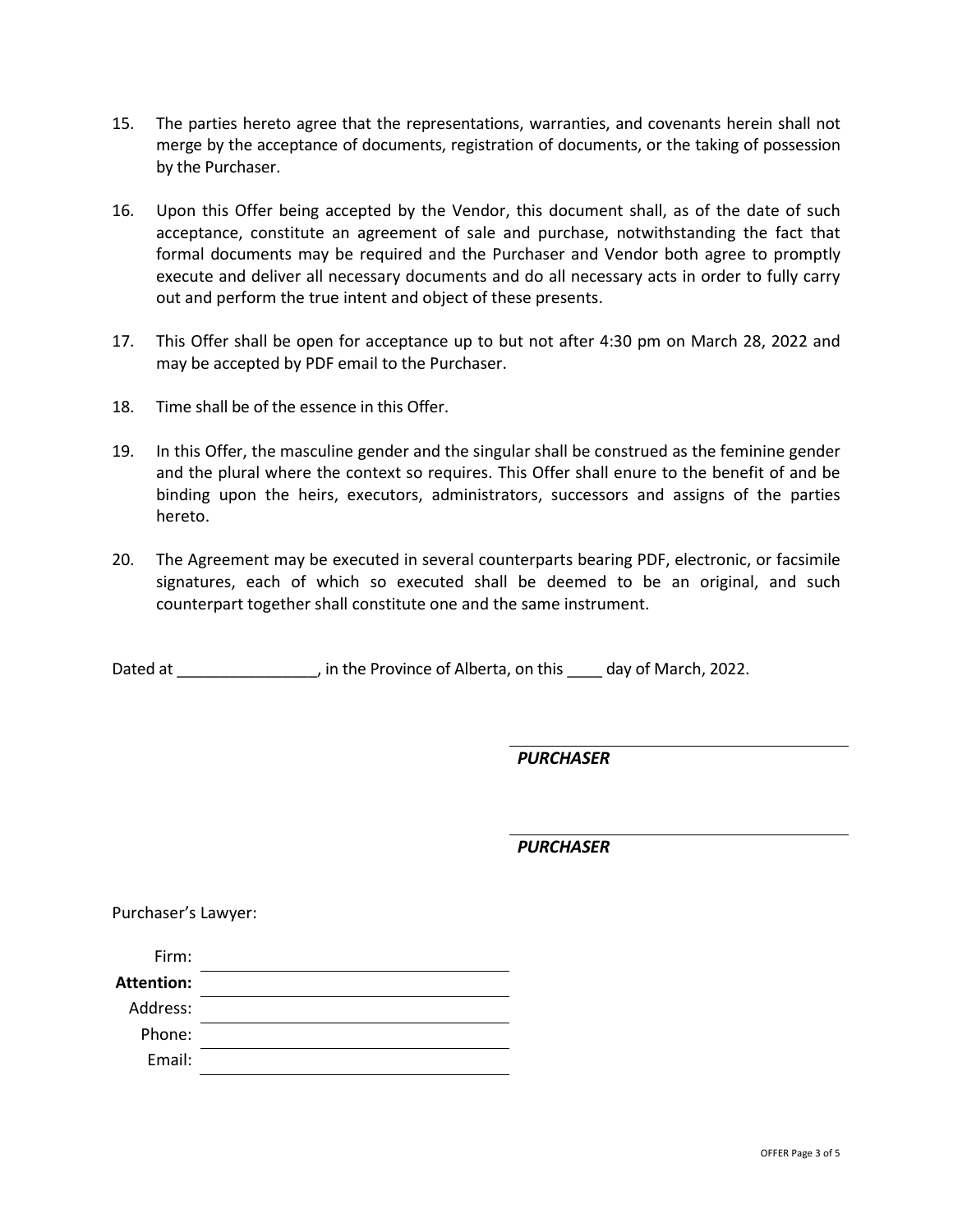### **ACCEPTANCE**

The undersigned Vendor of the Property, hereby accepts the Offer and agrees to complete the sale on the terms and conditions in the Offer and should the Vendor fail to do so, the Purchaser at his/her/their option may cancel this Offer and may take such other remedies the Purchaser has at law.

Dated at \_\_\_\_\_\_\_\_\_\_\_\_\_\_\_\_, in the Province of Alberta, on this \_\_\_\_ day of March, 2022.

#### **FRED ALAN MYTZ**

Vendor's Lawyer:

### Firm: CLHLaw

**Attention: M. Roy Carter, Q.C.**

Address: #200, 9803 – 101 Avenue, Grande Prairie, AB T8V 0X6

- Phone: 1-780-532-8350
- Email: roy@clhlaw.ca